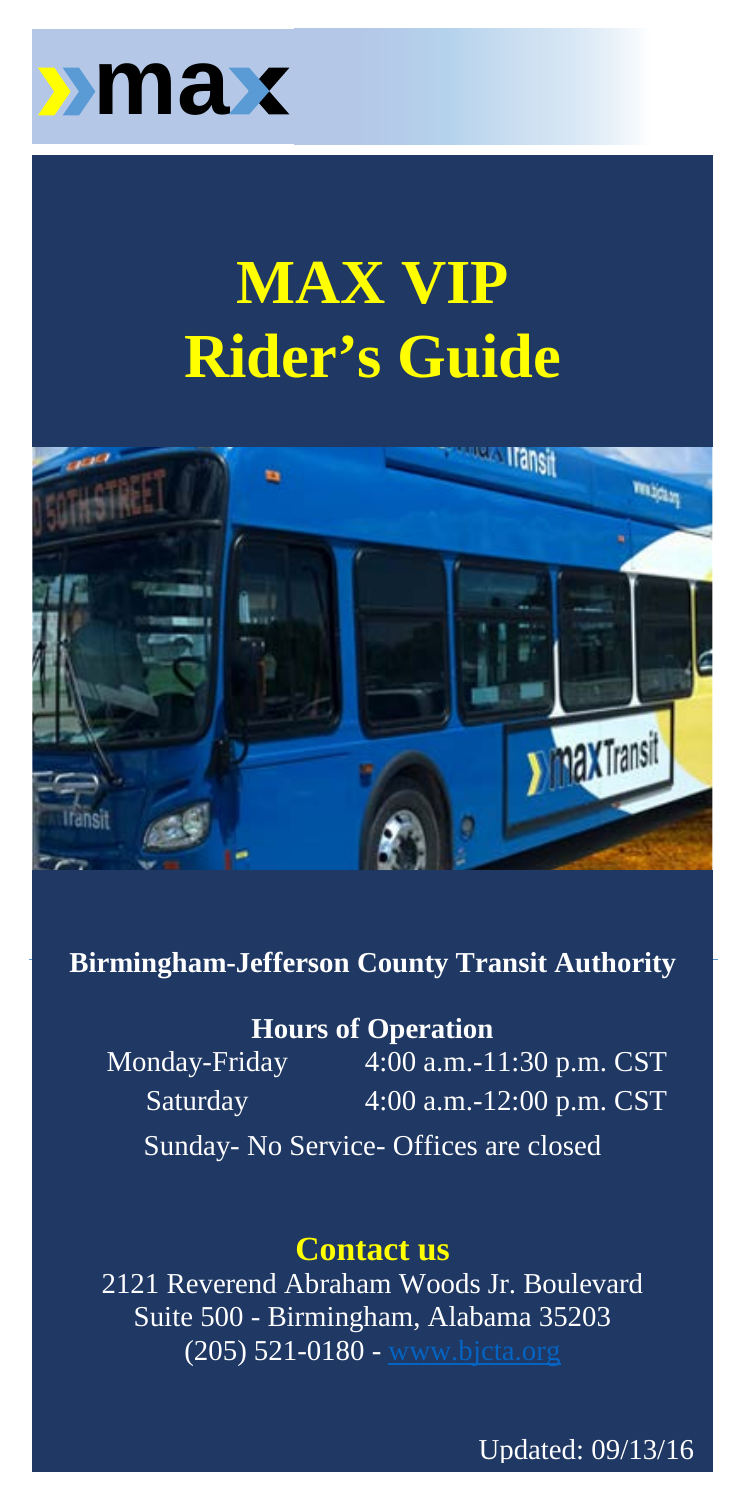#### MAX Service Area?

ADA paratransit service is provided to residents of the Birmingham Metro Area who are ADA eligible in accordance with the ADA regulations on eligibility. The origin and destination of each trip must be within the MAX service area which includes a ¾ mile corridor which surrounds the regular fixed-routes.

# Who is Eligible to Apply?

The ADA defines eligibility for complementary paratransit service in 49 CFR Section 37.123 of the federal regulations. Eligibility is limited to people who fall within one of the following three categories into which eligible persons are placed according to their degree of disability.

- Inability to Navigate System Independently
- Lack of Accessible Vehicles, Stations, or Bus Stops
- Specific Impairment-Related Condition

#### How to Apply?

To apply for the MAX VIP program, the prospective user must complete an application identifying his or her mobility impairment.

- To obtain an application you can:
	- o Contact the ADA Officer at (205) 521-9048
	- o Visit us at: 2121 Reverend Abraham Woods Jr. Blvd. - Suite 500 - Birmingham, AL 35203
	- o Visit [www.bjcta.org](http://www.bjcta.org/)
	- Send your completed application to:
		- o Birmingham Jefferson County Transit Authority MAX-VIP Attention: ADA Officer2121 Reverend Abraham Woods Jr. Blvd. - Suite 500 - Birmingham, AL 35203
	- Upon receipt of your completed application the ADA Officer will have 21 days to make a determination regarding your eligibility. A determination letter will be mailed regarding your eligibility.
		- o Unconditional Eligibility
		- o Temporary Disability
		- o Conditional Eligibility
		- o Presumptive Eligibility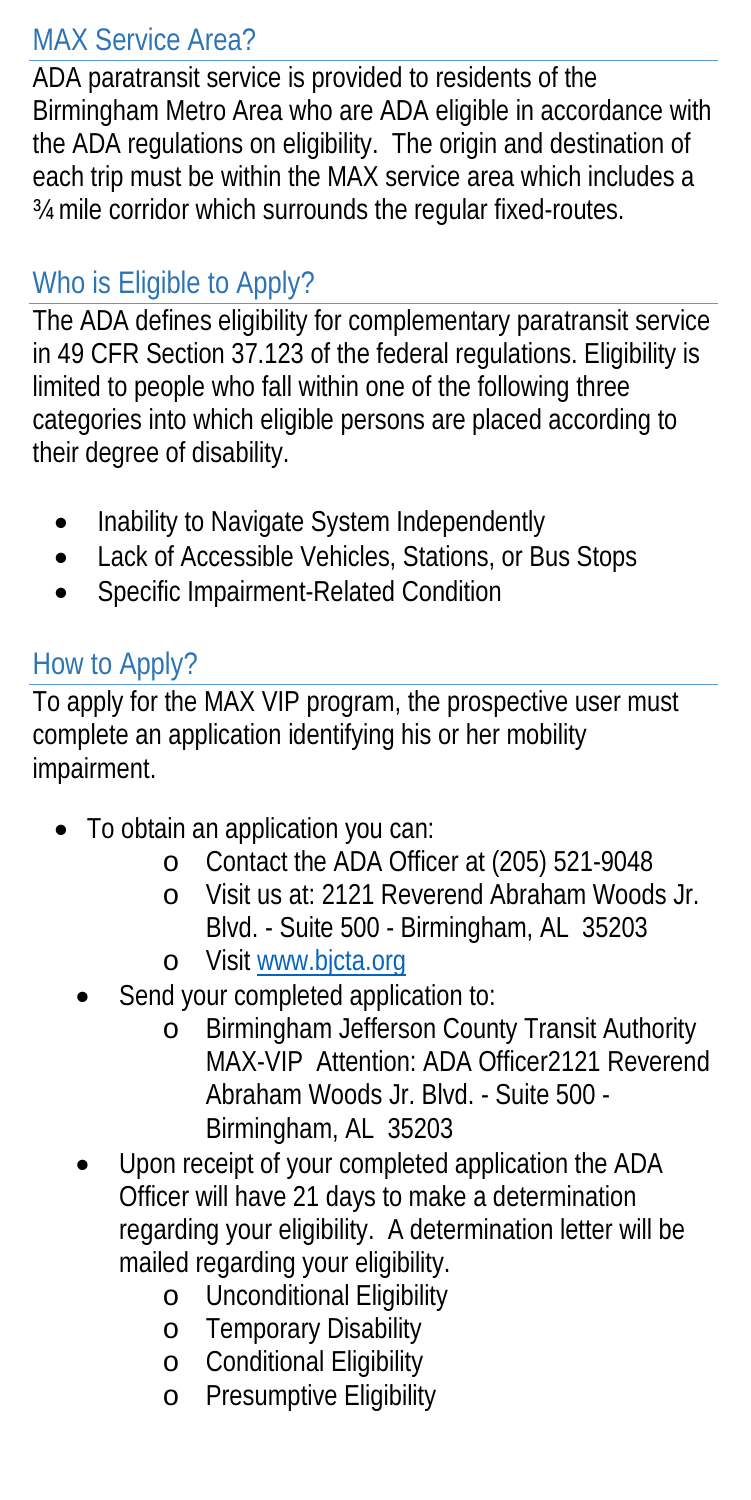• Those who are denied eligibility will be provided with the reasons why eligibility was denied and the procedures which can be utilized to appeal the decision.

#### Appeals

Following eligibility determination, the applicant will be notified their status by letter. Those who are denied eligibility will be provided with the reasons why eligibility was denied and the procedures which can be utilized to appeal the decision as documented below:

- Any person who is determined to be ineligible or who are denied eligibility for ADA paratransit service will be allowed to appeal, in in person, by phone, or in writing, within 60 days of the date of the ineligibility letter.
- The date for the hearing of the appeal will be no later than 21 days after the postmark date of the letter requesting the appeal.
- The individual making the appeal has the right to be heard in person and may be represented by an individual of his or her choice. You are not required to attend the hearing. The individual may submit additional documentation prior to or at an appeal hearing.

# Out of Area Visitor Riding Privileges

The MAX VIP will honor ADA certifications and provide complementary paratransit service for visitors.

Eligibility will be granted based on either of the two conditions:

- Jurisdiction
- Proof of Residency

# How to reserve a trip?

Call (205) 521-0180 between the hours of 8:00 a.m. until 5:00 p.m. Hearing-impaired or speech-impaired customers can call Alabama Relay 711.

Information to provide to the reservationist

- Your first and last name.
- Your daytime telephone number
- The date of your requested trip.
- Your preferred pick-up and return times.
- Your origin and destination addresses
- If you will be traveling with a PCA, guest (including children), or a service animal.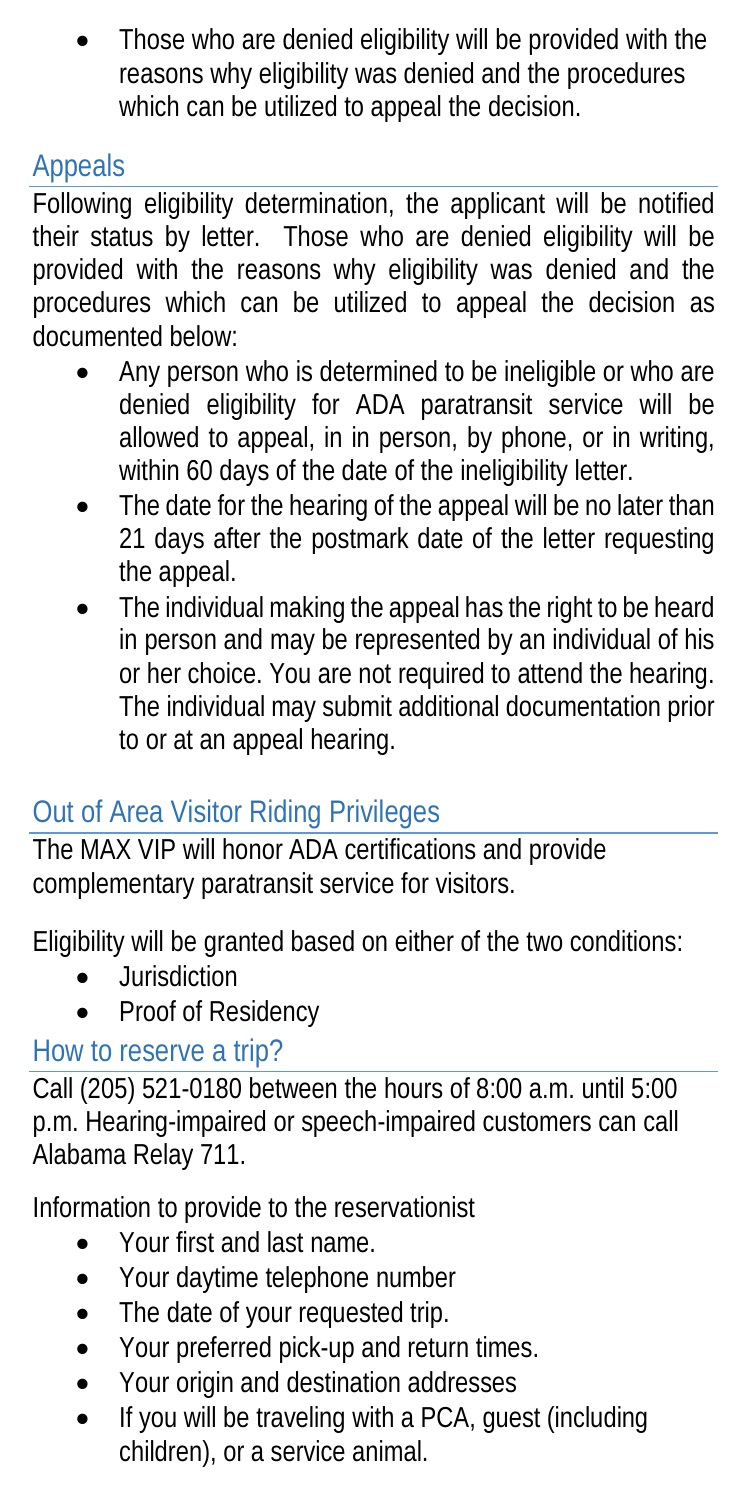- If you or anyone accompanying you will be traveling using a wheelchair, scooter, or other equipment.
- Any additional information the driver may need to help you travel.

Note: The van may arrive in a time window of up to ten (10) minutes prior to and/or up to twenty (20) minutes after the time scheduled for the pick-up. Drivers will wait five (5) minutes from the time the van arrives within the allowed window.

#### **Cancellations**

Should be made 2 hours before the scheduled pick-up time.

- A late cancellation is a trip that is not canceled at least two (2) hours before the scheduled pick-up time. This includes trips canceled at the door.
- Cancellations made less than 2 hours prior to pick up will be regarded as a "No Show", unless there are extenuating circumstances.
- A no-show occurs when a passenger fails to board the MAX VIP vehicle within five (5) minutes after it arrives within the pick-up window.

#### **Number of Violations** | Penalty First Violation Number 2015 Second Violation 7 day Suspension<br>
Third Violation 14 Day (2 week) S 14 Day (2 week) Suspension Subsequent Violations 21 Day (3 week) Suspension

#### Penalties for No-Shows & Late Cancellations

#### Vehicles & Drivers

MAX VIP service is provided by using a variety of vehicles. You must ride in the vehicle that is sent to pick you up. Special requests by passengers for specific vehicles and drivers will not be honored.

- **Passenger Assistance: Drivers will assist the customer** on or off the vehicle.
- **Packages:** Passengers are responsible for all packages they bring on the vehicle. Because the vehicle will be shared, customers must limit their packages to what they can carry in one load.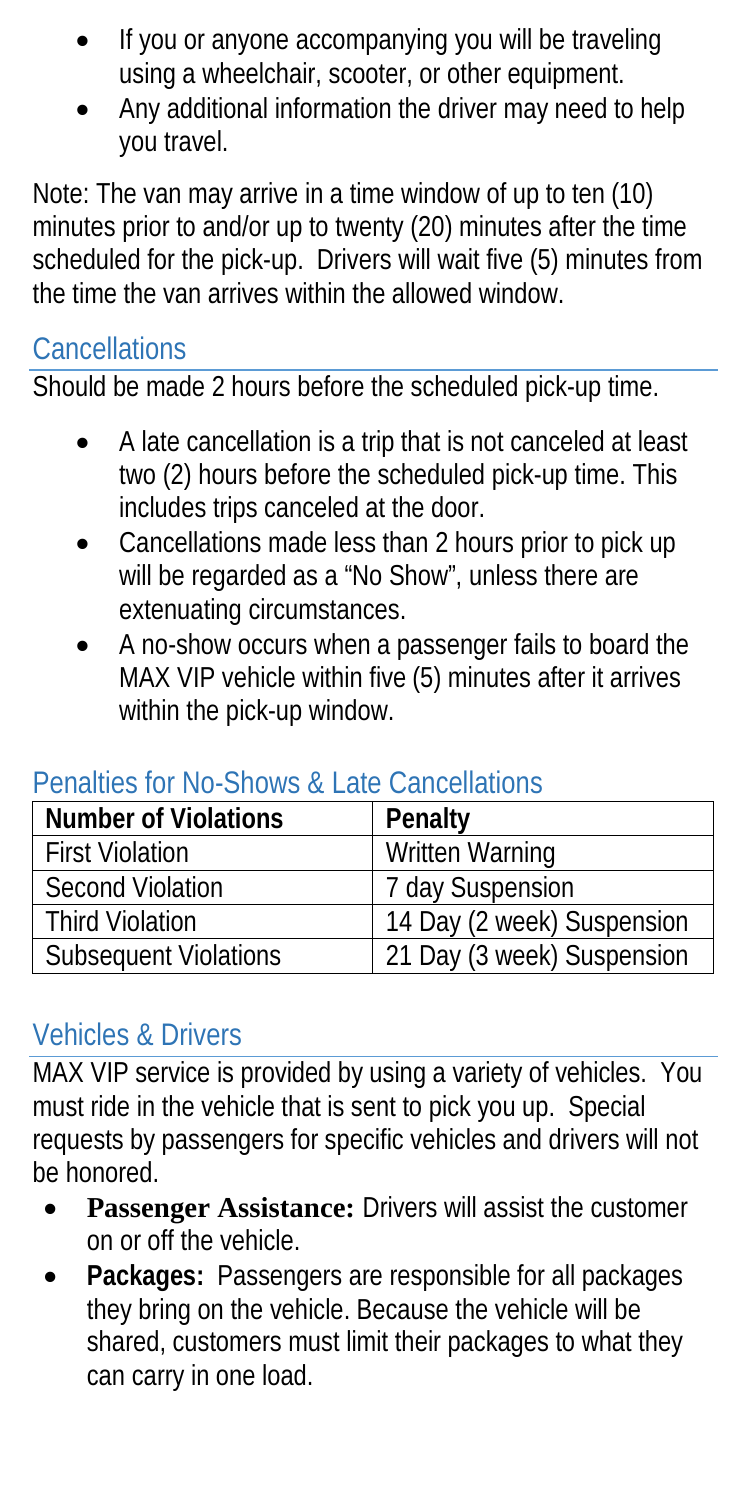#### Mobility Aids

Customers may travel with mobility aids such as:

- Oxygen
- Walkers
- Canes
- Crutches
- Wheelchairs
- Other approved medical Contact the ADA Officer to insure that your medical equipment is approved at (205) 205-521-9048.

# Non-Discrimination

MAX VIP will not directly or through contractual or other arrangements, discriminate on the basis of race, color, creed, gender, national origin, or disability in the provision of services, program benefits, or employment. The system provides fully accessible transportation for persons with disabilities.

MAX VIP strives to provide the most efficient and comfortable service possible. We value our riders and hope that their positive experiences with MAX VIP will attract additional customers.

#### Paratransit Fares

| One-Way Trip Ticket             | \$2.00      |
|---------------------------------|-------------|
| l Paratransit 10 Ride Ticket    | \$20.00     |
| <b>Paratransit Monthly Pass</b> | \$80.00     |
| Personal Care Attendants (PCA)  | <b>Free</b> |

Operators cannot give change, and are not allow to accept tips or gratuities.